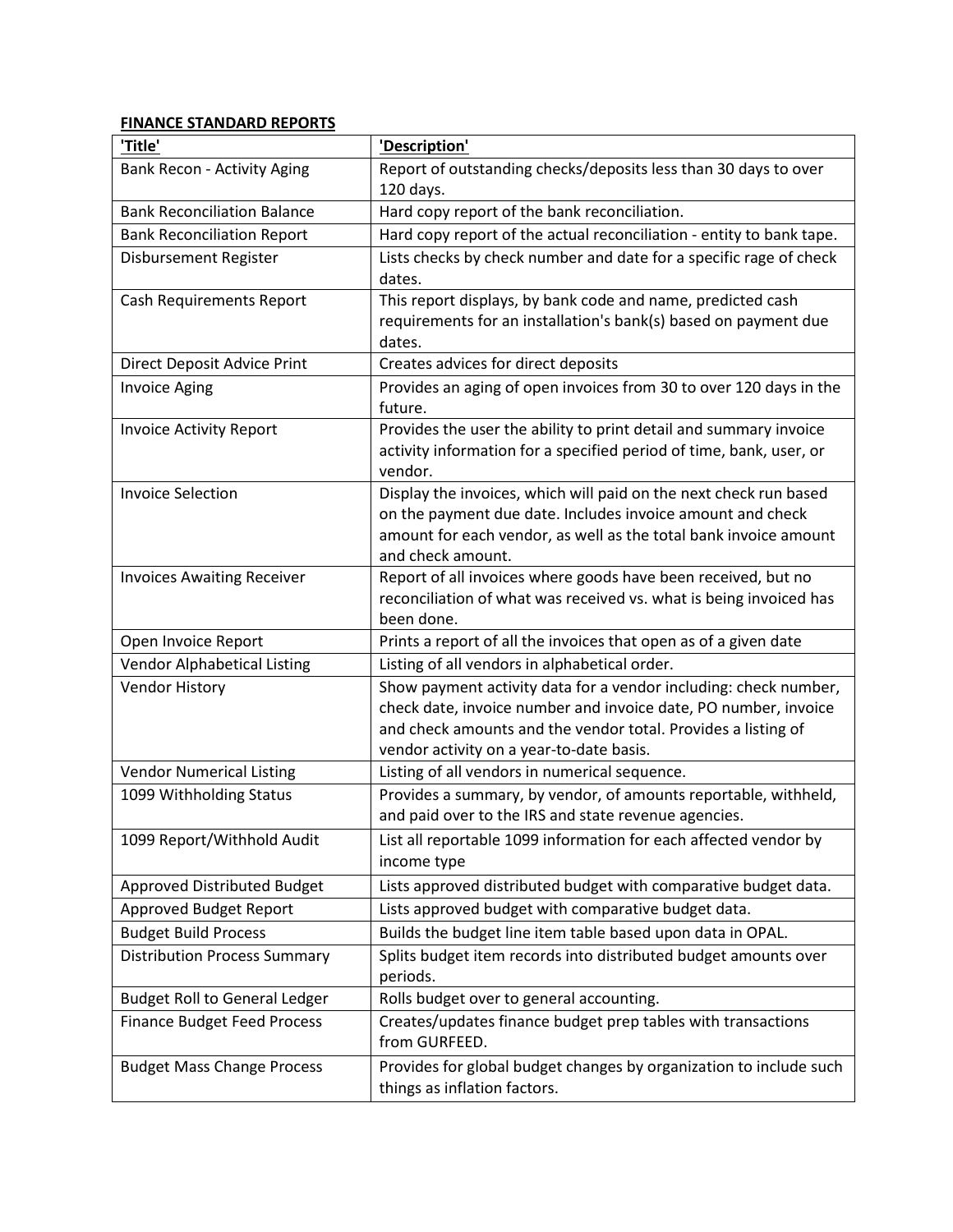| <b>Budget Worksheet Report</b>        | Displays up to three budget phases with current year and prior<br>year budget amounts from the budget table. Used as a worksheet<br>for the new years budget.                                                                                          |
|---------------------------------------|--------------------------------------------------------------------------------------------------------------------------------------------------------------------------------------------------------------------------------------------------------|
| C/A Billing Detail Report             | Cost Accounting Billing Detail Report (no special parameters). This<br>report is usually run after the fcbbill process to obtain a detailed<br>listing of all individual charges to a project by customer.                                             |
| C/A Rate Schedule Report              | Cost Accounting Rate Schedule Report (no special parameters).<br>This prints a listing of all internal and external rates within each<br>rate type by chart of accounts and organization code.                                                         |
| C/A Variance Analysis Report          | Cost Accounting Variance Analysis Report (no special parameters).<br>This report displays estimated costs, actual costs, and the<br>difference for equipment rental, inventory handling, and labor rate<br>types for each organization.                |
| Fixed Asset/Asset Group Report        | Displays the asset tag(s) or a owner tag and its component tags.                                                                                                                                                                                       |
| Dtag Aging Report                     | <b>Fixed Asset Dtag Aging Report</b>                                                                                                                                                                                                                   |
| <b>Dtag Transaction Report</b>        | <b>Fixed Asset Dtag Transaction Report</b>                                                                                                                                                                                                             |
| <b>Fixed Asset Master Report</b>      | Hard copy report of data for a fixed asset record. Includes<br>descriptive information such as serial number, manufacturer, date<br>placed in service, depreciation and insurance valuation data.                                                      |
| <b>Fixed Asset Procurement Report</b> | Fixed Asset Procurement Report; Prints PO, Invoice, Receiving data<br>for assets.                                                                                                                                                                      |
| <b>Fixed Asset Property Report</b>    | Fixed Asset Property Information Report                                                                                                                                                                                                                |
| <b>Account Index Report</b>           | Displays a list of Account indexes and the default accounting<br>distribution associated with each index.                                                                                                                                              |
| <b>Posting Process</b>                | Generates the postings to the financial ledgers for those<br>transactions that have been editted, completed and approved.<br>This process can be run as a sleep/wake routine.                                                                          |
| <b>Account Hierarchy Report</b>       | Displays the hierarchical relationship of the account type and<br>account code structures.                                                                                                                                                             |
| <b>Activity Codes Report</b>          | Displays a list of activity codes for a specific chart of accounts.                                                                                                                                                                                    |
| <b>Agency Hierarchy Report</b>        | Displays the hierarchical relationship in the agency code structure.                                                                                                                                                                                   |
| <b>Roll Remaining Budget Balance</b>  | This process will roll the remaining budget balance from the prior<br>fiscal year to the current fiscal year.                                                                                                                                          |
| <b>Budget Status (Current Period)</b> | Sorted by fund for each organization, this report displays the<br>adjusted budget, current and year-to-date activity, budget<br>reservations and the available balance for each account.                                                               |
| Bank I/F Exception report             | Bank interfund balance exception report                                                                                                                                                                                                                |
| <b>Balance Sheet</b>                  | Sorted by account within fund, this report displays the current and<br>prior year amounts for a given time period as well as current to<br>prior year variances. It also indicates accounts with a balance<br>opposite of the accounts normal balance. |
| <b>Bank Interfund Account Control</b> | This report balances the cash interfund account for each bank fund<br>to the cash interfund accounts of the funds which have a claim on<br>the bank fund.                                                                                              |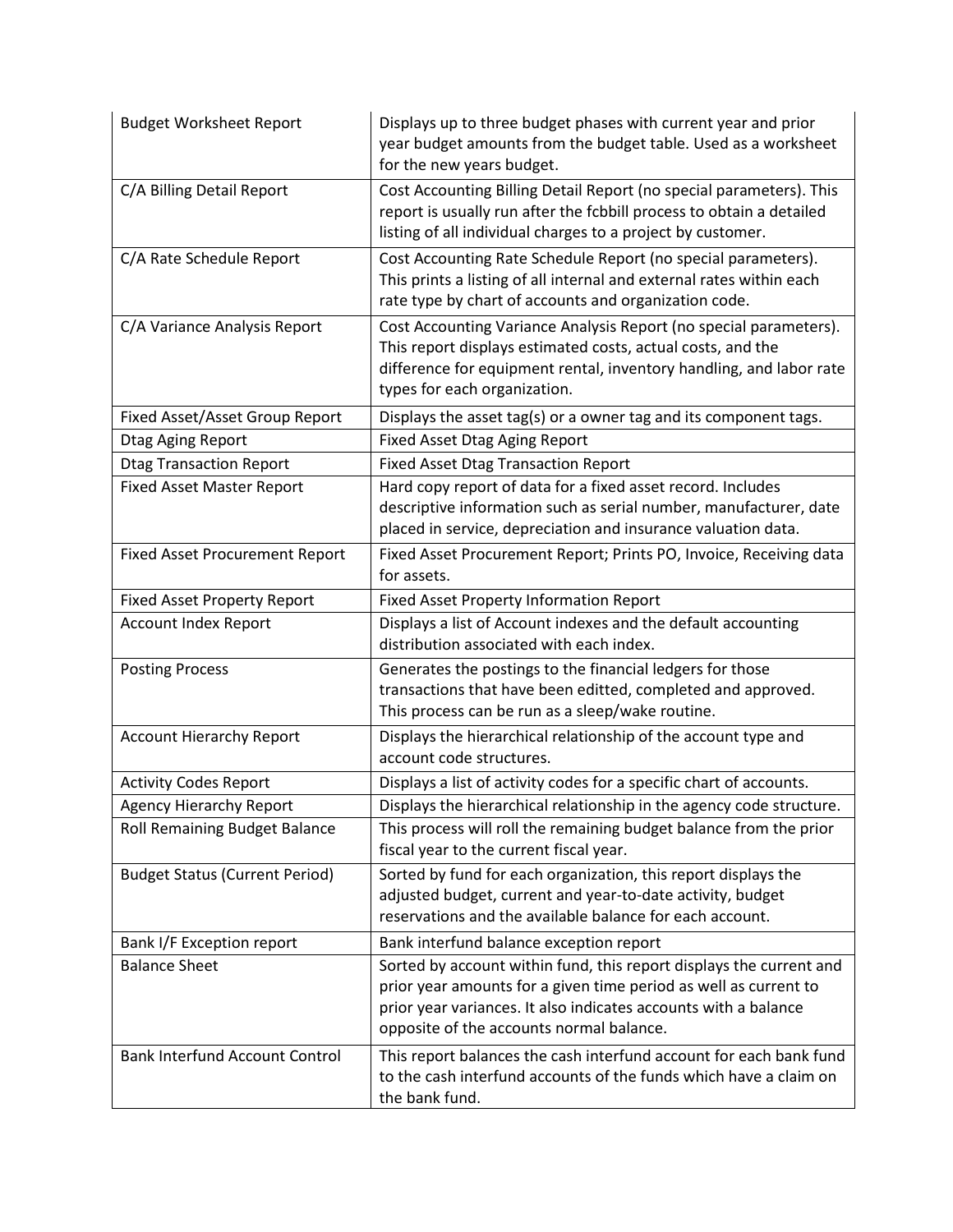| <b>Combining Balance Sheet</b>        | Displays values for a specified fund type for user-specified fund<br>levels and totals for both current and prior years.                                                                                          |
|---------------------------------------|-------------------------------------------------------------------------------------------------------------------------------------------------------------------------------------------------------------------|
| <b>Comparative Statements of Reve</b> | Displays the budget and actual expenditure values as well as the<br>favorable and/or unfavorable variances for the current and prior<br>years. The fund type is user-specified.                                   |
| <b>Comparative Balance Sheets</b>     | Displays values for a user-specified fund type for current and prior<br>years for assets, liabilities and fund balances.                                                                                          |
| <b>Changes in Net Assets</b>          | Sorted by fund, this report displays information for each account<br>by current year, prior year and a comparison of current to prior<br>year in dollars as well as percentage.                                   |
| Stmt of Changes in Net Assets         | Statement of Changes in Net Assets                                                                                                                                                                                |
| <b>Close General Ledger</b>           | This is a process that closes the operating accounts into fund<br>balance in the old fiscal year. A hard copy report is produced what<br>was closed.                                                              |
| <b>Combined Balance Sheet</b>         | Used to view a combined balance sheet for all fund types and<br>account groups. The user may choose to view all fund types or<br>only a single fund type.                                                         |
| <b>Combined Statement of</b>          | Combined Statement of Revenues, Expenditures and Changes in<br>Fund Balances. All governmental fund types and expendable trust<br>funds for rev, exp and changes in fund balances for current and<br>prior years. |
| <b>Combined Statement of Revenues</b> | Combined Statement of Revenues, Expenditures and Changes in<br>Fund Balances--Budget and Actual                                                                                                                   |
| <b>Comparative Statements of Reve</b> | Comparative Statements of Revenues, Expenditures and Changes<br>in Fund Balances                                                                                                                                  |
| <b>Combined Statement of Revenues</b> | This report displays values for all proprietary fund types and<br>similar trust funds for user specified account levels for current and<br>prior years.                                                           |
| Cash Receipts Report                  | Cash Receipts History Report                                                                                                                                                                                      |
| <b>Combining Statement of</b>         | This report displays values for a specific fund type for the user<br>specified fund levels and totals for current and prior years.                                                                                |
| GL / Subsidiary Ledger Control        | This report compares the balances in the open invoice, operating<br>account and open encumbrance ledgers to the appropriate control<br>account balances in the general ledger.                                    |
| Stmt of Rev Exp Net Asset Rept        | Statement of Revenue, Expenses, and Other Changes in<br><b>Unrestricted Net Assets Report</b>                                                                                                                     |
| Roll Open Encumbrances                | This process will roll the open encumbrances based upon the<br>criteria on the FTVCOAS table. A hard copy report is produced<br>indicating which encumbrances were rolled to the new fiscal year.                 |
| Fund/Account Activity Report          | This new report should display the total amount of debits and<br>credits for each account. Also it should display the beginning and<br>ending balance for each accoun<br>t and range of funds and accounts.       |
| Fund Balance Account Report           | The Multiple Fund Balance Account Report will display information<br>contained inthe Multiple Fund Balance Account table.                                                                                         |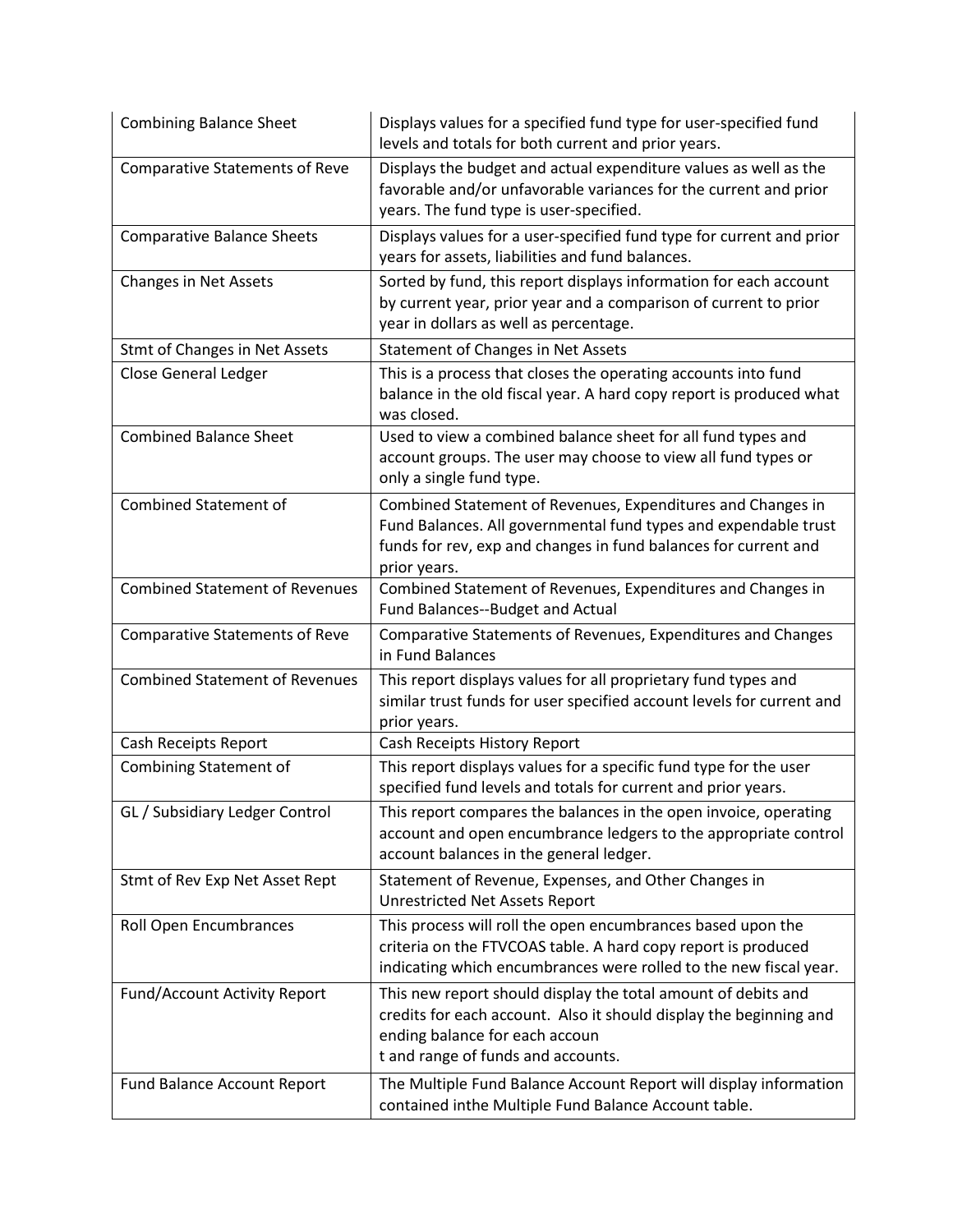| Inception to Date Activity Rpt        | Displays inception to date activity for account codes within fund<br>codes.                                                                                                                                                                |
|---------------------------------------|--------------------------------------------------------------------------------------------------------------------------------------------------------------------------------------------------------------------------------------------|
| <b>Fund Hierarchy Report</b>          | Displays the hierarchy structure information related to fund type<br>and fund code information by the order of fund type for the<br>specified chart of accounts.                                                                           |
| <b>Stmt of Financial Position</b>     | <b>Statement of Financial Position</b>                                                                                                                                                                                                     |
| <b>Grant Ledger Exception Report</b>  | <b>Grant Ledger Exception Report</b>                                                                                                                                                                                                       |
| <b>Balance Forward Report</b>         | This process closes all prior year control account balances into<br>fund balance. It creates open balances in the current fiscal year. It<br>also opens the accrual period in the prior fiscal year.                                       |
| <b>General Ledger Detail Transact</b> | <b>General Ledger Detail Transaction Activity Report</b>                                                                                                                                                                                   |
| <b>Grant Rebuild Process</b>          | Process that rebuilds the grant ledger table - fgbgrnt.                                                                                                                                                                                    |
| Incomplete Document Listing           | Prints header information for incomplete documents.                                                                                                                                                                                        |
| Journal Voucher Listing               | The Journal Voucher Listing prints header and detail information<br>for selected journal vouchers.                                                                                                                                         |
| <b>Roll HR Labor Encumbrances</b>     | <b>Roll HR Labor Encumbrances Process</b>                                                                                                                                                                                                  |
| Location Hierarchy Report             | Displays the hierarchical relationship within the location code.<br>Only locations with effective dates <= as of date and nxt change<br>date > than as of date are di<br>splayed.                                                          |
| <b>Organization Detail Activity</b>   | Sorted by account and fund within each organization, this report<br>displays Expense, Budget and Encumbrance activity within a<br>specified period. Shows the beginning and ending balances when<br>date range falls on period boundaries. |
| Open Encumbrances Report              | Prints listing of Open Encumbrances                                                                                                                                                                                                        |
| <b>Organization Hierarchy Report</b>  | Displays the hierarchical relationship in the organization code<br>structure. Only organization codes with effective dates <= the as of<br>date and next changes > the as of date are displayed.                                           |
| Program Detail Activity               | Displays expense, budget and encumbrance activity for the period<br>sorted by program and fund within an organization. Shows<br>beginning and ending balances when date range falls on period<br>boundaries.                               |
| <b>Pro-Rata Allocation Process</b>    | Scans fgbtrnd for transactions to be allocated, calculates allocation<br>amounts, generates journal voucher entries for the fgrtrni process<br>for the allocation to the target account and from the contra<br>account.                    |
| Pro-Rata Allocation Report            | Produces report on allocations made by the pro-rata allocation<br>process (fgrprap).                                                                                                                                                       |
| Program Hierarchy Report              | Displays the hierarchical relationship in the program code<br>structure.                                                                                                                                                                   |
| Statement of Rev, Exp, Other          | Compares actual activity for revenues and expenditures to the<br>budgeted activity to date with prior year activity and budget for<br>the same period. Included is a calculation for net change in fund<br>balance.                        |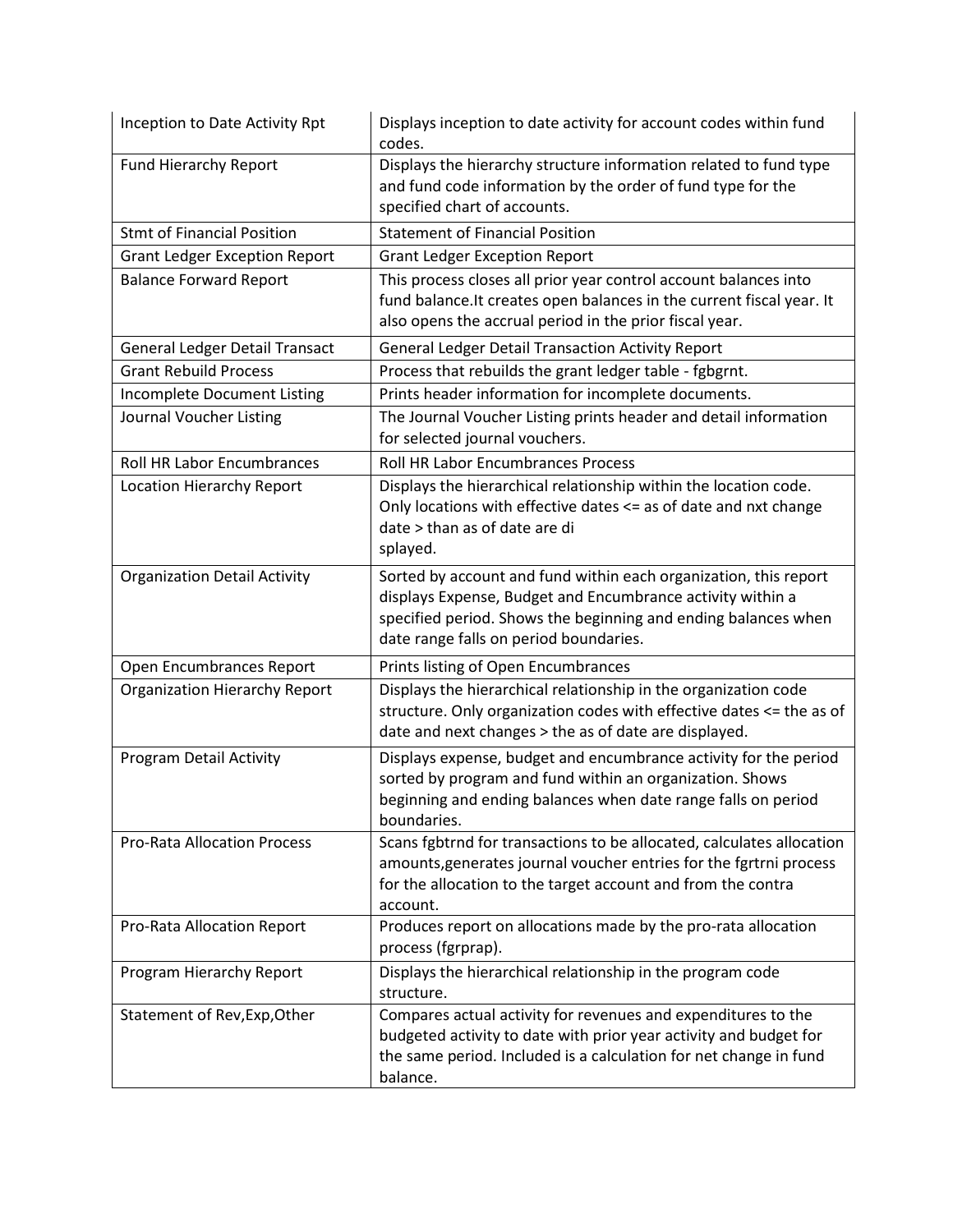| Statement of Rev, Exp, Other          | Compares actual activity for revenues and expenditures to the<br>budgeted activity for the prior fiscal year. Included are calculations<br>for total revenues, totale<br>xpenditures and change in fund balance.                 |
|---------------------------------------|----------------------------------------------------------------------------------------------------------------------------------------------------------------------------------------------------------------------------------|
| <b>Statement of Activities</b>        | Statement of Activities by Net Asset Class                                                                                                                                                                                       |
| <b>Statement Financial Position</b>   | Statement of Financial Position by Net Asset Class                                                                                                                                                                               |
| <b>Statement Of Taxes and Rebates</b> | <b>Statement of Taxes and Rebates</b>                                                                                                                                                                                            |
| <b>Trial Balance</b>                  | Trial balance report sorted by account within each fund. Displays<br>prior and current year balances for a specified period. Account<br>balance (either (D)ebit or (C)edit) is indicated to the right of each<br>balance amount. |
| <b>Trial Balance Exception Report</b> | Prints out of balance funds, title and out of balance amounts. In<br>the detail report also prints out of balance doc. codes.                                                                                                    |
| Due To/Due From Control Report        | Displays the fund code, description, due to balance, due from<br>balance, and the difference for a specific chart of accounts and<br>fiscal year.                                                                                |
| Daily Transaction Control Rep         | Displays the daily transaction information by order of the activity<br>date, document type and document number from the date which<br>is input by the from and to dat e.                                                         |
| <b>Interface Process</b>              | <b>Interface Process</b>                                                                                                                                                                                                         |
| <b>Transaction Error Report</b>       | <b>Interface Transaction Error Report</b>                                                                                                                                                                                        |
| <b>Endowment Fund History Report</b>  | Endowment Fund History Report will print the inception to date<br>history of each endowment fund in the specified pool.                                                                                                          |
| <b>Principal Fund Activity Report</b> | Endowment Principal Fund Activity Report provides either<br>summary or detail information about the principal funds within a<br>specified pool. Various sort and select criteria are provided.                                   |
| Spendable Endowment Fund<br>Summa     | Spendable Endowment Fund Summary will print a summary of the<br>spendable funds mapped to endowment fund in a specified<br>endowed pool. Sorting is by financial manager and spendable fund<br>code.                             |
| <b>Approval Process</b>               | The Approval Process interrogates records in FOBAINP as well as<br>the queue and routing information and sends the entry to the next<br>approver.                                                                                |
| User Profile ID Conversion Rpt        | User Profile ID Conversion Report                                                                                                                                                                                                |
| <b>Bid Evaluation Report</b>          | Provides a summary of bid data for comparison of vendor unit<br>pricing on a particular bid. Displays vendor, commodity<br>description, quantity, unit price, extended price as well as vendor<br>and commodity totals.          |
| Delivery Log                          | Shows delivery and routing of goods received including delivery<br>date, address register and description of goods received.                                                                                                     |
| Open Purchase Orders Report           | Open purchase orders as of a given date and purchase order<br>(optional, default is all) and vendor (optional, default is all).                                                                                                  |
| Open Request Report                   | Displays the status of requests for goods and services that are not<br>fully satisfied as of a particular date.                                                                                                                  |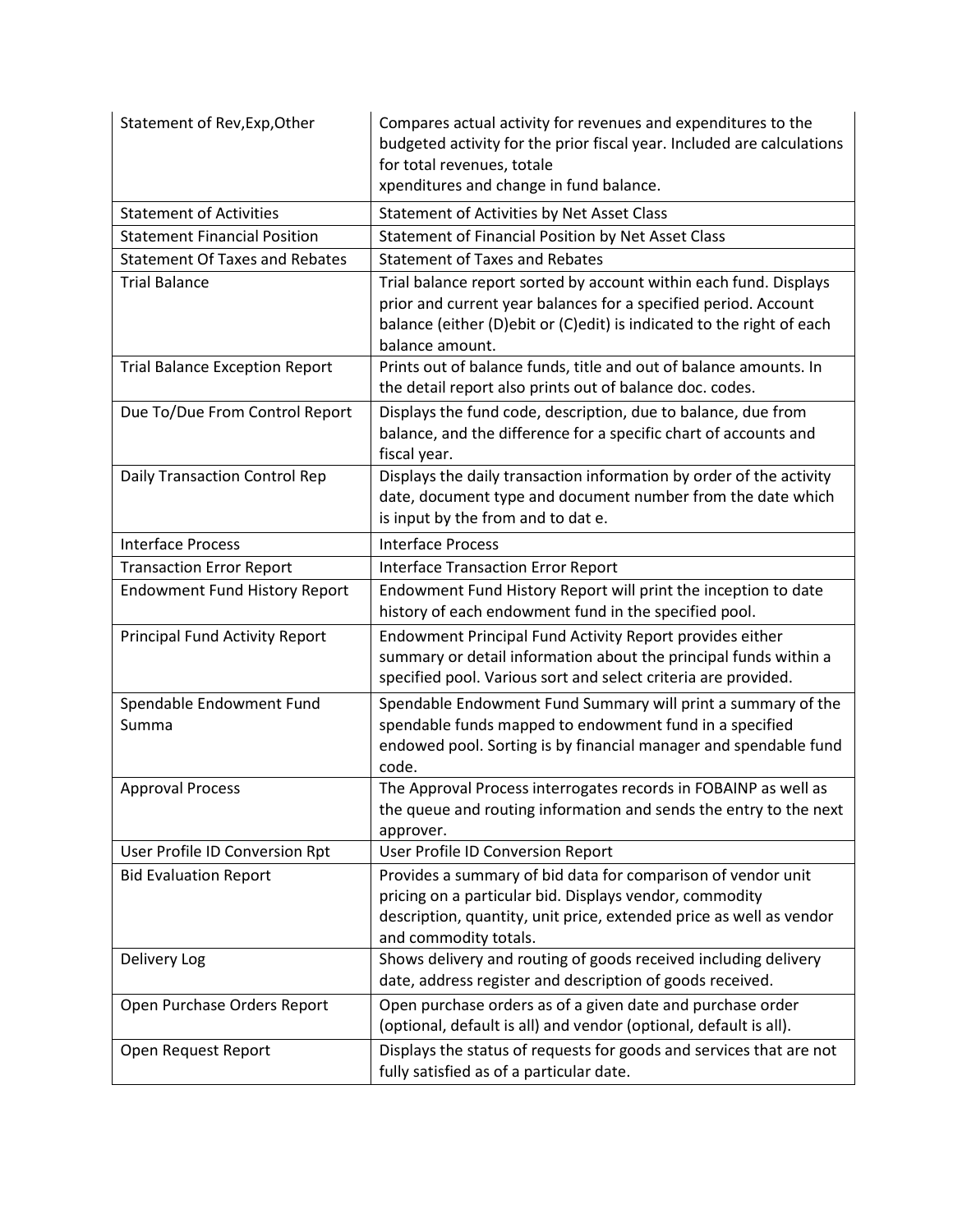| <b>Purchase Order Activity Report</b> | Provides the user the ability to print detail and summary purchase<br>order activity information for a specified period of time, vendor, or |
|---------------------------------------|---------------------------------------------------------------------------------------------------------------------------------------------|
|                                       | user.                                                                                                                                       |
| Receiving And Delivery Report         | Used to determine the status of received and delivered<br>commodities versus order                                                          |
|                                       |                                                                                                                                             |
|                                       | ed ones.                                                                                                                                    |
| PO Receiving Status Report            | Report shows purchase order items with packing slips but without                                                                            |
|                                       | invoices.                                                                                                                                   |
| <b>Vendor Products Catalog Report</b> | The Vendor Products Catalog Report is used to identify vendors                                                                              |
|                                       | that provide a particular commodity based on the installations                                                                              |
|                                       | purchasing history.                                                                                                                         |
| Vendor Volumes Report                 | Vendors volumns for a given vendor (optional, default is all) and                                                                           |
|                                       | vendor type (optional, up to 10 different vendor type, default is                                                                           |
|                                       | all).                                                                                                                                       |
| Standard 1034 Billing Form            | Standard format grant billing 1034 form                                                                                                     |
| Standard 269 Report Form              | Standard format grant report 269 form                                                                                                       |
| Standard 270 Billing Form             | Standard format grant billing 270 form                                                                                                      |
| Standard 272 Billing Form             | Standard format grant billing 272 form                                                                                                      |
| Standard 272 Report Form              | Standard format grant report 272 form                                                                                                       |
| <b>Agency Budget Report</b>           | Report that prints a proposals budget to submit to the agency.                                                                              |
| <b>Billing Detail Exception</b>       | <b>Billing Detail Exception Report</b>                                                                                                      |
| <b>Billing Exception Report</b>       | <b>Billing Exception Report</b>                                                                                                             |
| <b>Billing Process</b>                | <b>Research Accounting Billing Process</b>                                                                                                  |
| <b>Billing Reversal Process</b>       | Research Accounting Billing Reversal Process                                                                                                |
| <b>GRANT BUDGET REPORT</b>            | <b>GRANT BUDGET REPORT</b>                                                                                                                  |
| Canadian Standard Report Form         | Canadian Standard Grant Report Form                                                                                                         |
| <b>Grant Events Report</b>            | Report that prints specific events for a Grant                                                                                              |
| Proposal Events Report                | Report that prints specific events for a Proposal.                                                                                          |
| <b>Fund Exception Report</b>          | Fund exception report.                                                                                                                      |
| <b>Standard FFR Report</b>            | <b>Standard Federal Finance Report FFR</b>                                                                                                  |
| <b>Grant Budget Status Report</b>     | <b>Grant Budget Status Report</b>                                                                                                           |
| <b>Generic Bill Form</b>              | <b>Grant Generic Bill Form</b>                                                                                                              |
| <b>Generic Report Form</b>            | <b>Grant Generic Report Form</b>                                                                                                            |
| Grant Inception to Date Report        | Retrieves grant general ledger information up to the As of Date                                                                             |
|                                       | entered                                                                                                                                     |
| Deferred Grant Purge                  | Purges entries from the Deferred Grant History Table (FRRGRNH)                                                                              |
| <b>Deferred Grant Process</b>         | This process calculates the indirect cost/cost share/revenue for                                                                            |
|                                       | year to date activity that has been posted to the ledgers. It then                                                                          |
|                                       | sends the calculations to the transaction interface for posting.                                                                            |
| Research Acct. Report Process         | <b>Research Accounting Report Process</b>                                                                                                   |
|                                       | (FRR272R/FRR269R/FRRGENB)                                                                                                                   |
| <b>Grant Expenditures Report</b>      | Report will display Direct and Overhead costs for Level 2 Account                                                                           |
|                                       | types                                                                                                                                       |
| <b>Grant Billing Preview Report</b>   | <b>Grant Billing Preview Report</b>                                                                                                         |